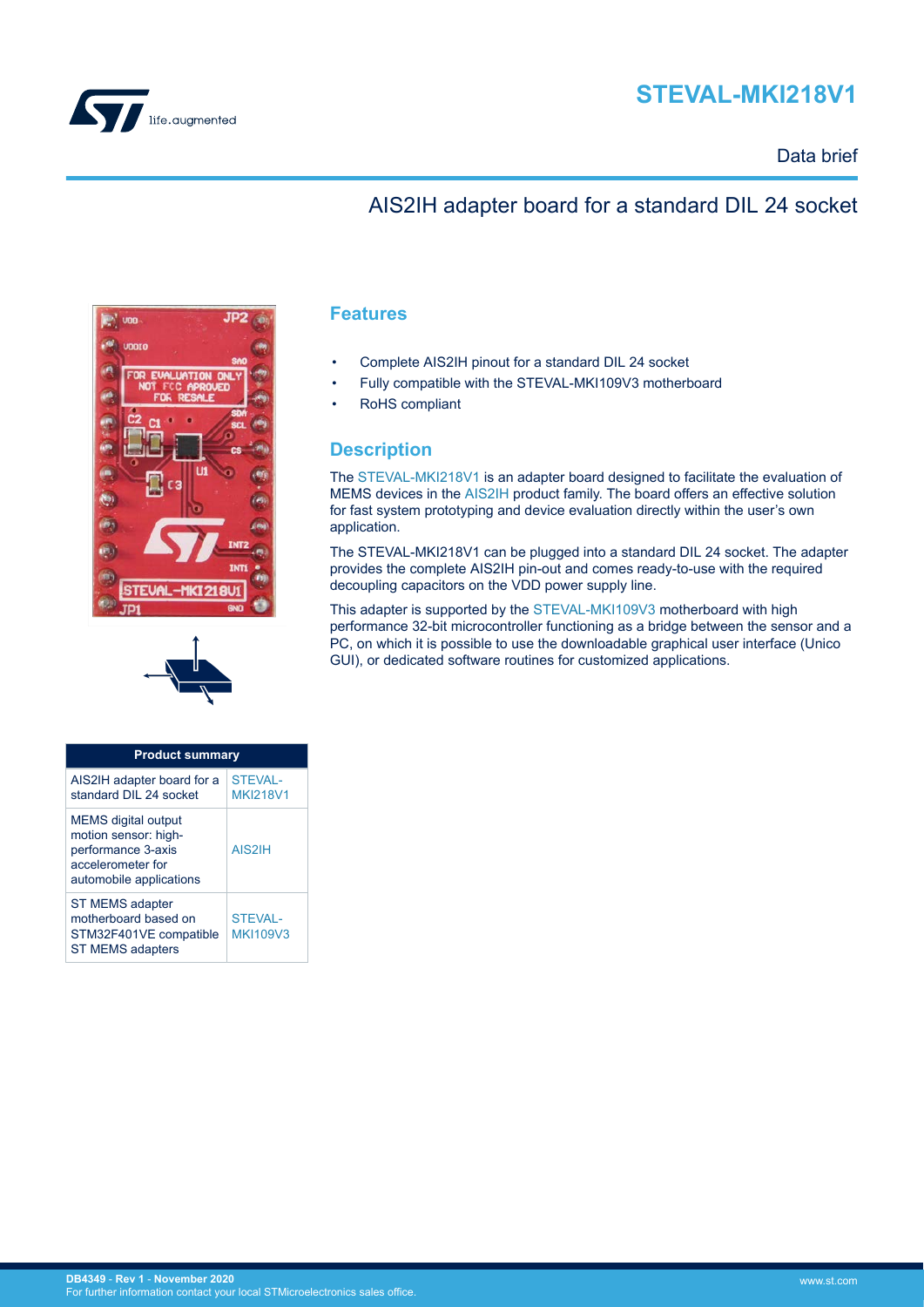

# **1 Schematic diagrams**

#### **Figure 1. STEVAL-MKI218V1 board schematics**

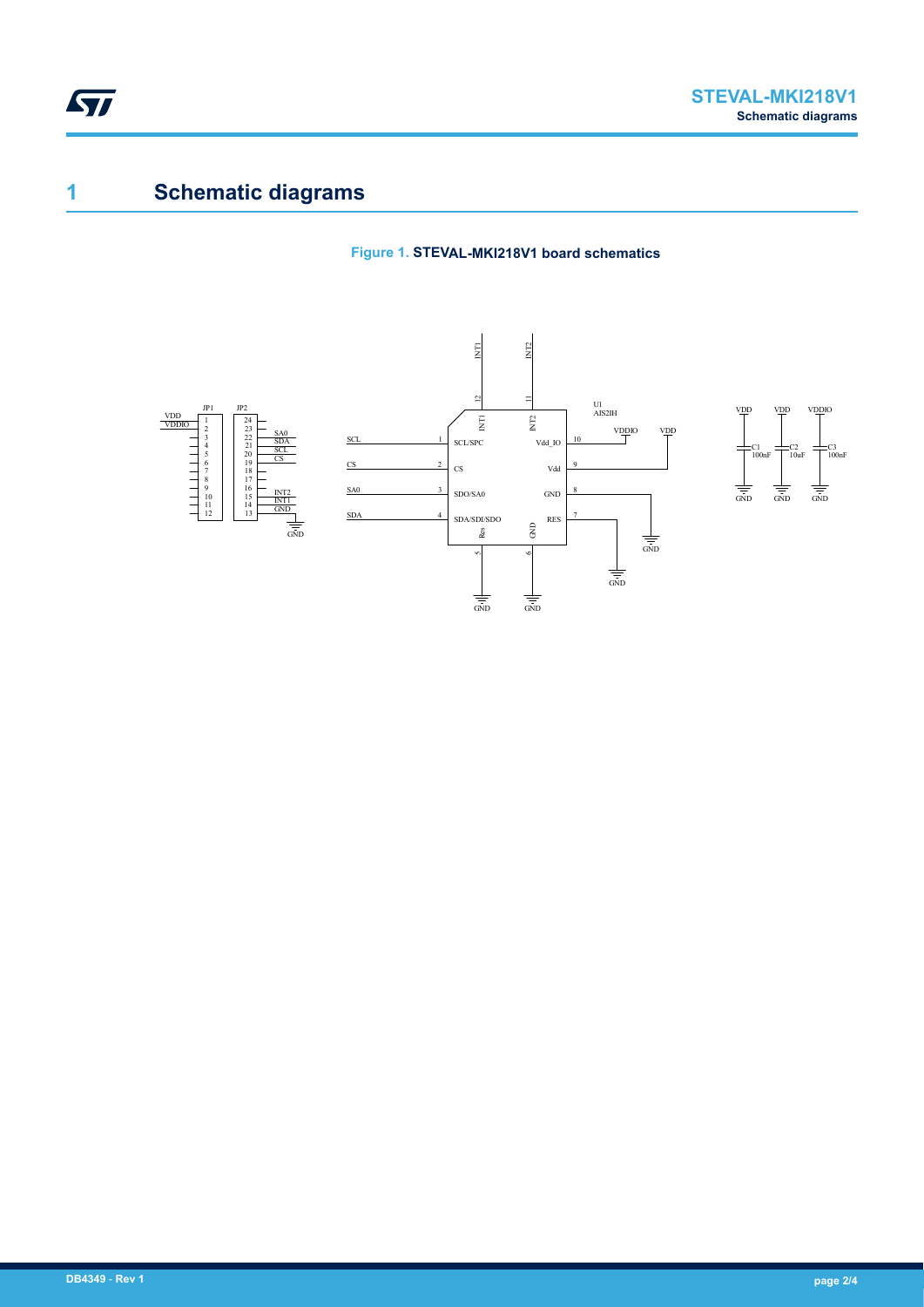# **Revision history**

#### **Table 1. Document revision history**

| Date <sup>1</sup> | <b>Version</b> | <b>Changes</b>   |
|-------------------|----------------|------------------|
| 09-Nov-2020       |                | Initial release. |